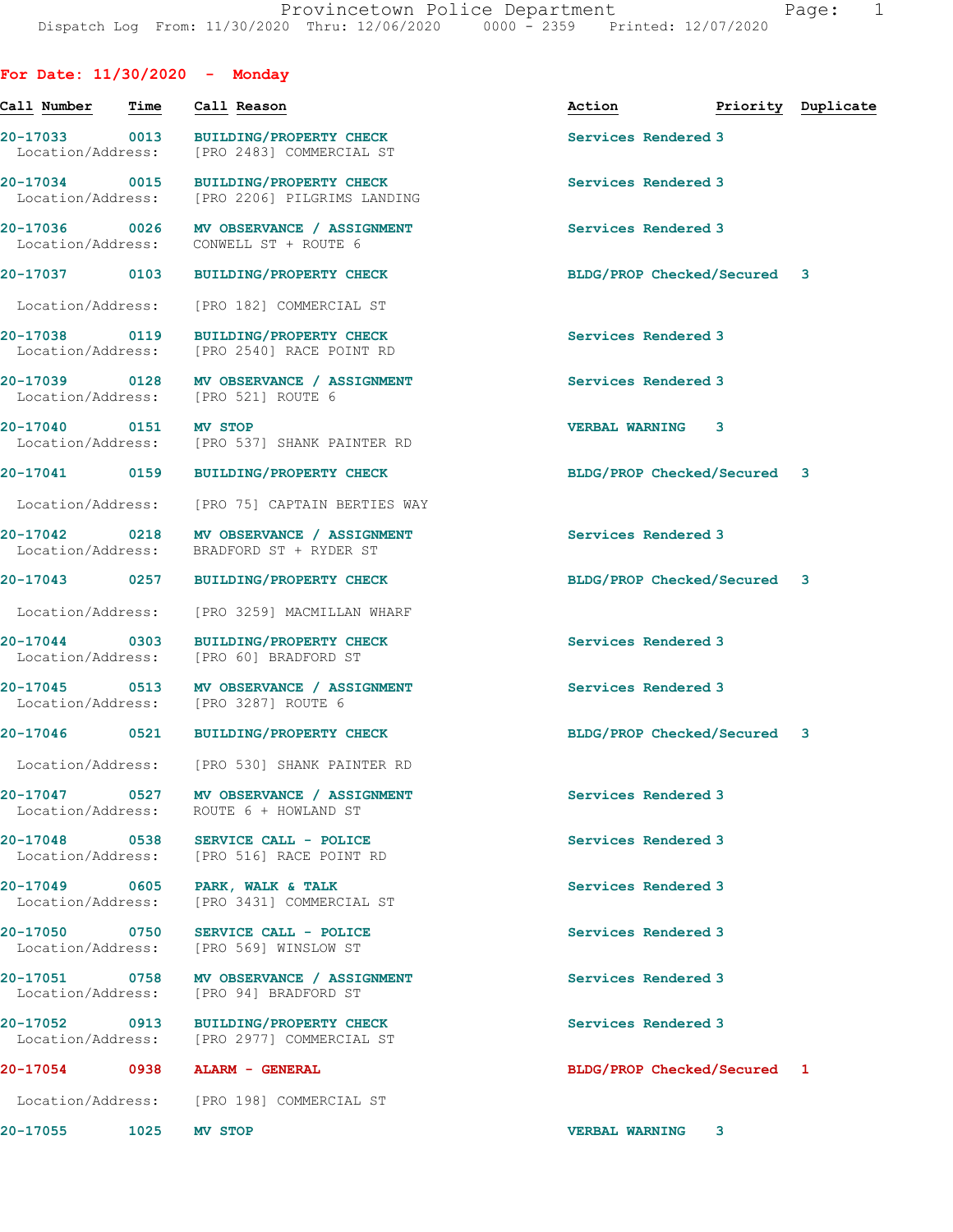[PRO 542] SHANK PAINTER RD

Location/Address: [PRO 2277] BRADFORD ST

**20-17057 1124 HARASSMENT / THREATS Services Rendered 2**  Location/Address: [PRO 3007] HARRY KEMP WAY

**20-17058 1235 FOLLOW UP 1235 FOLLOW UP Services Rendered 2 12058** IPRO 542] SHANK PAINTER RD

**20-17061** 1415 MV COMPLAINT 1415 Services Rendered 2 Location/Address: [PRO 537] SHANK PAINTER RD

**20-17062 1451 SCHOOL CROSSING Services Rendered 3**  Location/Address: [PRO 569] WINSLOW ST

20-17064 1603 MV OBSERVANCE / ASSIGNMENT Services Rendered 3 Location/Address: HIGH POLE HILL + BRADFORD ST

20-17066 1701 MV OBSERVANCE / ASSIGNMENT **Services Rendered 3** Location/Address: [PRO 2277] BRADFORD ST

**20-17067 1711 MV STOP VERBAL WARNING 3**  Location/Address: HOWLAND ST + BRADFORD ST

**20-17068 1859 MV COMPLAINT GONE ON ARRIVAL 2**  Location/Address: SHANK PAINTER RD + BRADFORD ST

**20-17069 1933 BUILDING/PROPERTY CHECK Services Rendered 3**  Location/Address: [PRO 2483] COMMERCIAL ST

**20-17070 2006 HARASSMENT / THREATS Services Rendered 2**  Location/Address: [PRO 246] COMMERCIAL ST

Location/Address: [PRO 2546] THISTLEMORE RD

**1** 

Location/Address: [PRO 539] SHANK PAINTER RD

Location/Address: [PRO 1856] CONANT ST

Location/Address: [PRO 3259] MACMILLAN WHARF

Location/Address: [PRO 1952] COMMERCIAL ST

Location/Address: [PRO 516] RACE POINT RD

## **For Date: 12/01/2020 - Tuesday**

| 20-17080<br>Location/Address: | 0011 | MV OBSERVANCE / ASSIGNMENT<br>[PRO 3912] SHANK PAINTER RD  | Services Rendered 3              |  |
|-------------------------------|------|------------------------------------------------------------|----------------------------------|--|
| 20-17081<br>Location/Address: | 0049 | <b>BUILDING/PROPERTY CHECK</b><br>[PRO 2540] RACE POINT RD | Services Rendered 3              |  |
| 20-17082                      | 0111 | <b>BUILDING/PROPERTY CHECK</b>                             | BLDG/PROP Checked/Secured<br>- 3 |  |
| Location/Address:             |      | [PRO 2483] COMMERCIAL ST                                   |                                  |  |
| 20-17083<br>Location/Address: | 0121 | MV OBSERVANCE / ASSIGNMENT<br>CONWELL ST + ROUTE 6         | Services Rendered 3              |  |

**20-17084 0133 GENERAL INFO 121 CENERAL SERVICES Rendered 3 Interval Services Rendered 3** [PRO 542] SHANK PAINTER RD

**20-17071 2039 911 MISDIAL Services Rendered 1** 

**20-17073 2050 BUILDING/PROPERTY CHECK BLDG/PROP Checked/Secured 3**

**20-17074 2202 MV STOP VERBAL WARNING 3** 

**20-17076 2323 ALARM - GENERAL False Alarm Weather (No Bill)**

**20-17077 2348 BUILDING/PROPERTY CHECK Services Rendered 3** 

**20-17078 2359 BUILDING/PROPERTY CHECK BLDG/PROP Checked/Secured 3**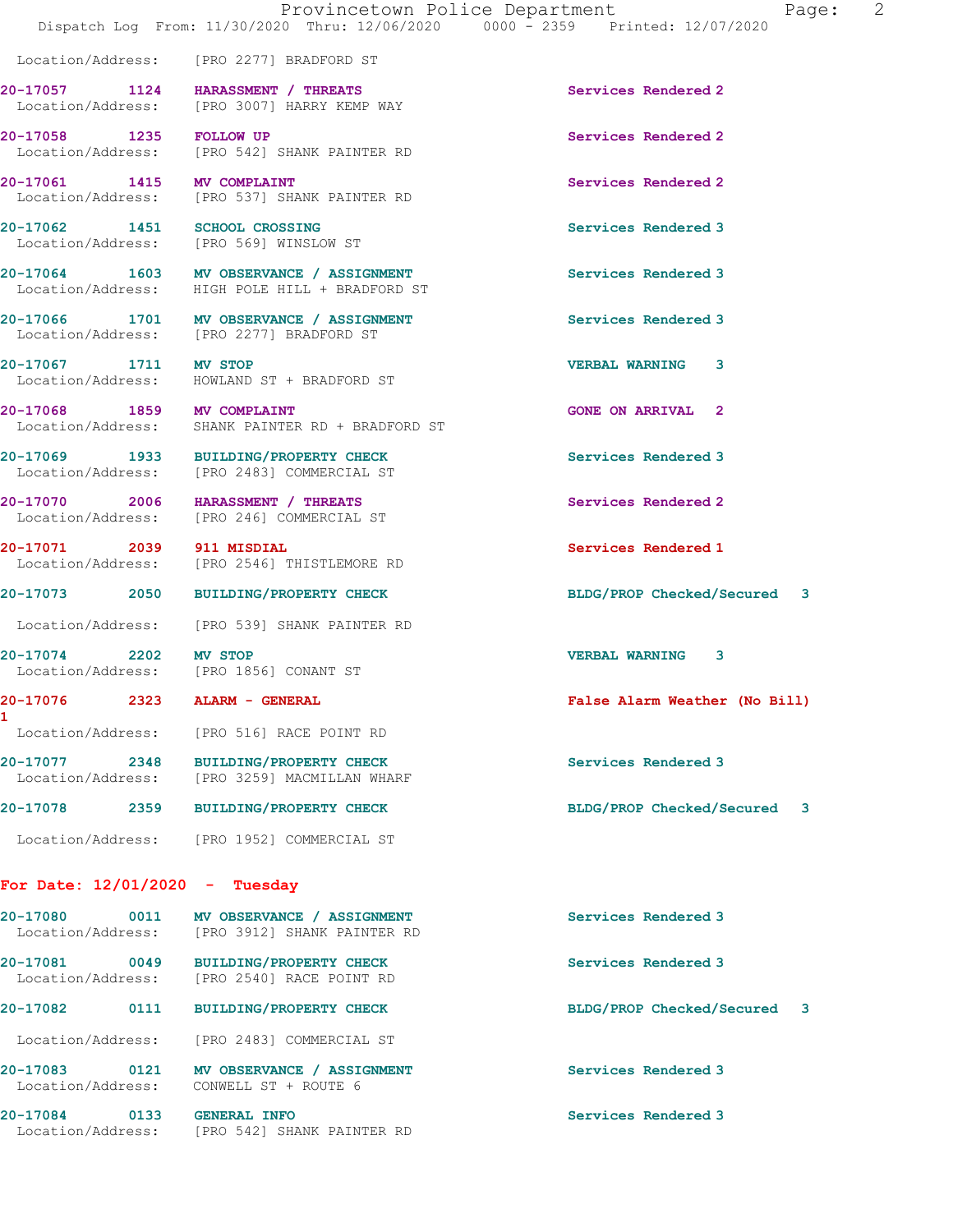| 20-17085 0156                         | MV STOP                                                                                    | Citation / Warning Issued<br>3  |
|---------------------------------------|--------------------------------------------------------------------------------------------|---------------------------------|
|                                       | Location/Address: [PRO 2518] ROUTE 6                                                       |                                 |
| 20-17086 0239 ALARM - FIRE<br>1       |                                                                                            | False Alarm Weather (No Bill)   |
|                                       | Location/Address: [PRO 204] COMMERCIAL ST                                                  |                                 |
|                                       | Location/Address: JEROME SMITH RD + SHANK PAINTER RD                                       | Services Rendered 3             |
|                                       | 20-17088 0624 BUILDING/PROPERTY CHECK                                                      | BLDG/PROP Checked/Secured 3     |
|                                       | Location/Address: [PRO 447] JEROME SMITH RD                                                |                                 |
|                                       | 20-17089 0657 PARKING COMPLAINT                                                            | Citation / Warning Issued<br>-3 |
|                                       | Location/Address: [PRO 2122] COMMERCIAL ST                                                 |                                 |
| 20-17090 0732                         | SERVICE CALL - POLICE<br>Location/Address: [PRO 569] WINSLOW ST                            | Services Rendered 3             |
|                                       | 20-17091 0841 MEDICAL EMERGENCY<br>Location/Address: [PRO 781] CAPTAIN BERTIES WAY         | PATIENT REFUSAL 1               |
|                                       | 20-17092 0845 MV OBSERVANCE / ASSIGNMENT<br>Location/Address: HIGH POLE HILL + BRADFORD ST | Services Rendered 3             |
|                                       | 20-17093 0933 BUILDING/PROPERTY CHECK                                                      | BLDG/PROP Checked/Secured 3     |
| Location/Address:                     | [PRO 3287] ROUTE 6                                                                         |                                 |
|                                       | 20-17094 0938 BUILDING/PROPERTY CHECK<br>Location/Address: [PRO 3430] COMMERCIAL ST        | Services Rendered 3             |
|                                       | 20-17095 1028 TRAFFIC CONTROL<br>Location/Address: COMMERCIAL ST + FREEMAN ST              | Services Rendered 3             |
|                                       | 20-17096 1037 MEDICAL EMERGENCY                                                            | Transported to Hospital<br>1    |
|                                       | Location/Address: [PRO 440] HARRY KEMP WAY                                                 |                                 |
|                                       | 20-17097 1056 LOST PROPERTY<br>Location/Address: [PRO 1471] COOK ST                        | Services Rendered 3             |
| 20-17100<br>1136<br>Location/Address: | MV COMPLAINT<br>[PRO 3456] RYDER ST EXT                                                    | SPOKEN TO<br>$\mathbf{2}$       |
| 20-17099<br>1140                      | <b>BUILDING/PROPERTY CHECK</b>                                                             | BLDG/PROP Checked/Secured<br>3  |
| Location/Address:                     | [PRO 447] JEROME SMITH RD                                                                  |                                 |
| 20-17101<br>1150<br>Location/Address: | <b>BUILDING/PROPERTY CHECK</b><br>[PRO 2483] COMMERCIAL ST                                 | Services Rendered 3             |
| 20-17102<br>1154                      | 911 - GENERAL                                                                              | BLDG/PROP Checked/Secured 1     |
| Location/Address:                     | [PRO 569] WINSLOW ST                                                                       |                                 |
| 20-17103<br>1156                      | MEDICAL EMERGENCY                                                                          | Transported to Hospital<br>1    |
| Location/Address:                     | [PRO 701] BAKER AVE                                                                        |                                 |
| 20-17107<br>1323<br>Location/Address: | TRAFFIC CONTROL<br>[PRO 331] COMMERCIAL ST                                                 | Services Rendered 3             |
| 20-17108<br>1353<br>Location/Address: | <b>BUILDING/PROPERTY CHECK</b><br>[PRO 2481] TREMONT ST                                    | Services Rendered 3             |
| 20-17109<br>1424                      | BUILDING/PROPERTY CHECK                                                                    | BLDG/PROP Checked/Secured 3     |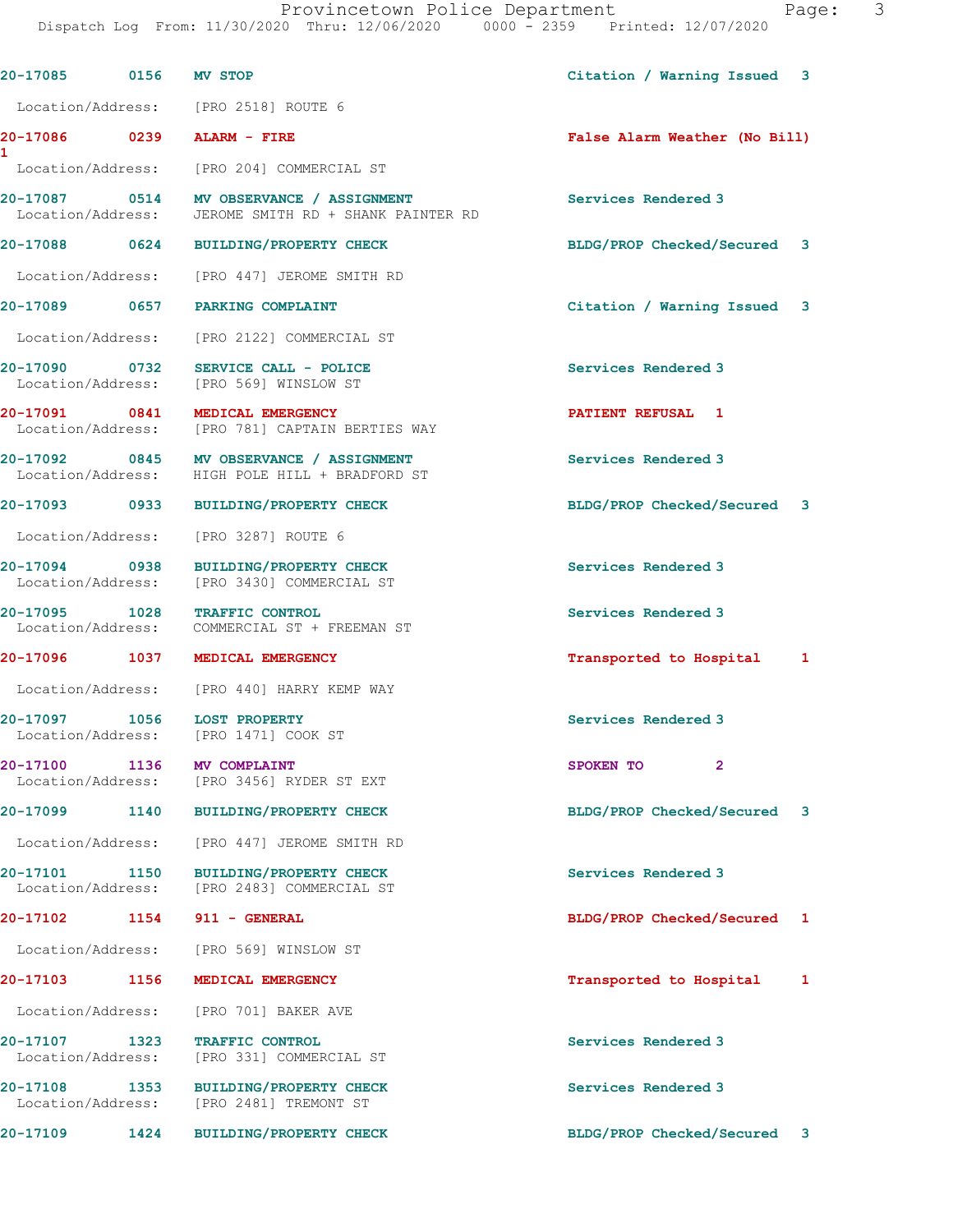Location/Address: [PRO 2206] PILGRIMS LANDING

| aqe: |  |  | 4 |
|------|--|--|---|
|------|--|--|---|

|                                    |      | 20-17111 1519 BUILDING/PROPERTY CHECK                                                     | BLDG/PROP Checked/Secured 3 |              |
|------------------------------------|------|-------------------------------------------------------------------------------------------|-----------------------------|--------------|
|                                    |      | Location/Address: [PRO 569] WINSLOW ST                                                    |                             |              |
|                                    |      | 20-17112 1523 BUILDING/PROPERTY CHECK<br>Location/Address: [PRO 488] MAYFLOWER ST         | Services Rendered 3         |              |
|                                    |      | 20-17113 1533 MEDICAL EMERGENCY                                                           | Transported to Hospital     | $\mathbf{1}$ |
|                                    |      | Location/Address: [PRO 3215] OLD ANN PAGE WAY                                             |                             |              |
| 20-17114 1555                      |      | MEDICAL EMERGENCY                                                                         | Transported to Hospital 1   |              |
|                                    |      | Location/Address: [PRO 440] HARRY KEMP WAY                                                |                             |              |
| 20-17115 1626 MV COMPLAINT         |      | Location/Address: BRADFORD ST EXT + PROVINCELANDS RD                                      | Services Rendered 2         |              |
|                                    |      | 20-17116 1628 MUTUAL AID COVERAGE<br>Location/Address: [PRO 1892] SHANK PAINTER RD        | Services Rendered 3         |              |
| 20-17117 1648 SUDDEN DEATH         |      |                                                                                           | <b>Transferred Custody</b>  | $\mathbf{1}$ |
| Location/Address: COURT ST         |      |                                                                                           |                             |              |
| 20-17118 1655 MV COMPLAINT         |      | Location/Address: [PRO 1552] COMMERCIAL ST                                                | Services Rendered 2         |              |
|                                    |      | 20-17119 1758 MV OBSERVANCE / ASSIGNMENT<br>Location/Address: BRADFORD ST + STANDISH ST   | Services Rendered 3         |              |
|                                    |      | 20-17122 2009 BUILDING/PROPERTY CHECK<br>Location/Address: [PRO 3259] MACMILLAN WHARF     | Services Rendered 3         |              |
| 20-17123 2012                      |      | SUSPICIOUS ACTIVITY<br>Location/Address: [PRO 526] RYDER ST EXT                           | Services Rendered 2         |              |
|                                    |      | 20-17126 2336 MV OBSERVANCE / ASSIGNMENT<br>Location/Address: [PRO 3670] SHANK PAINTER RD | Services Rendered 3         |              |
|                                    |      | 20-17127 2355 BUILDING/PROPERTY CHECK<br>Location/Address: [PRO 2483] COMMERCIAL ST       | Services Rendered 3         |              |
|                                    |      | For Date: $12/02/2020 -$ Wednesday                                                        |                             |              |
| 20-17129 0017                      |      | <b>MV STOP</b><br>Location/Address: [PRO 2577] BRADFORD ST                                | <b>VERBAL WARNING</b><br>3  |              |
| Location/Address:                  |      | 20-17130 0032 MV OBSERVANCE / ASSIGNMENT<br>HIGH POLE HILL + BRADFORD ST                  | Services Rendered 3         |              |
| 20-17131                           | 0108 | <b>BUILDING/PROPERTY CHECK</b>                                                            | BLDG/PROP Checked/Secured 3 |              |
|                                    |      | Location/Address: [PRO 512] PRINCE ST                                                     |                             |              |
| 20-17132 0117<br>Location/Address: |      | <b>BUILDING/PROPERTY CHECK</b><br>[PRO 3259] MACMILLAN WHARF                              | Services Rendered 3         |              |
| 20-17133 0120                      |      | <b>BUILDING/PROPERTY CHECK</b><br>Location/Address: [PRO 526] RYDER ST EXT                | Services Rendered 3         |              |

**20-17134 0127 BUILDING/PROPERTY CHECK Services Rendered 3**  Location/Address: [PRO 2540] RACE POINT RD

**20-17135 0148 BUILDING/PROPERTY CHECK BLDG/PROP Checked/Secured 3**

Location/Address: [PRO 2977] COMMERCIAL ST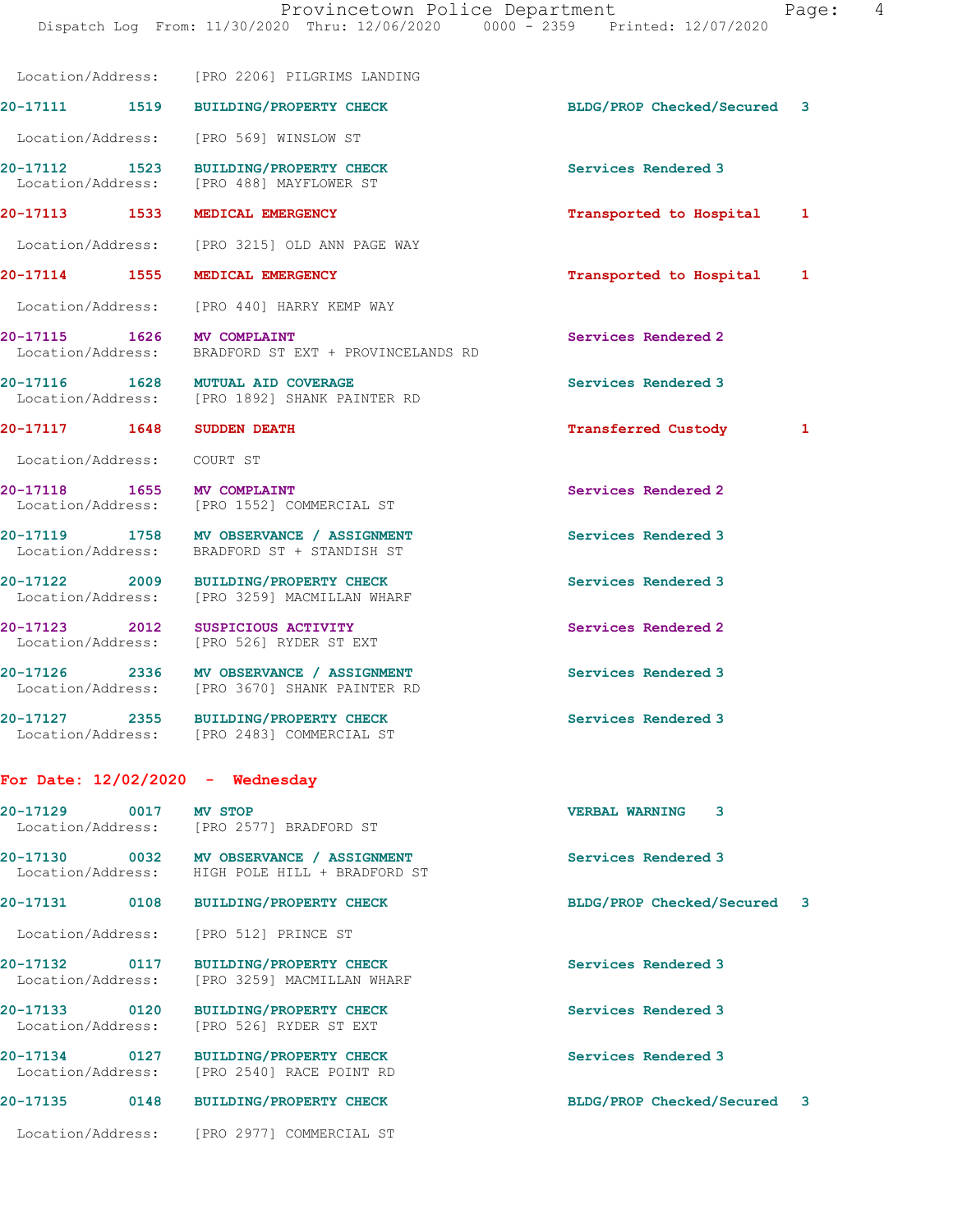|                                                              | 20-17136 0212 MV OBSERVANCE / ASSIGNMENT<br>Location/Address: ROUTE 6 + CONWELL ST           | Services Rendered 3         |  |
|--------------------------------------------------------------|----------------------------------------------------------------------------------------------|-----------------------------|--|
| Location/Address: ROUTE 6 + SNAIL RD                         | 20-17137 0231 MV OBSERVANCE / ASSIGNMENT                                                     | Services Rendered 3         |  |
|                                                              | 20-17138 0505 BUILDING/PROPERTY CHECK                                                        | BLDG/PROP Checked/Secured 3 |  |
|                                                              | Location/Address: [PRO 530] SHANK PAINTER RD                                                 |                             |  |
|                                                              | Location/Address: [PRO 3430] COMMERCIAL ST                                                   | Services Rendered 3         |  |
| 20-17140 0642 MV COMPLAINT                                   | Location/Address: PROVINCELANDS RD + BRADFORD ST EXT                                         | Services Rendered 2         |  |
|                                                              | 20-17141 0725 BUILDING/PROPERTY CHECK                                                        | BLDG/PROP Checked/Secured 3 |  |
| Location/Address:                                            | [PRO 3287] ROUTE 6                                                                           |                             |  |
| 20-17142 0749                                                | <b>BUILDING/PROPERTY CHECK</b>                                                               | BLDG/PROP Checked/Secured 3 |  |
|                                                              | Location/Address: [PRO 2206] PILGRIMS LANDING                                                |                             |  |
|                                                              | 20-17143 0752 MV OBSERVANCE / ASSIGNMENT<br>Location/Address: [PRO 1892] SHANK PAINTER RD    | Services Rendered 3         |  |
|                                                              | 20-17144 0822 BUILDING/PROPERTY CHECK<br>Location/Address: [PRO 4136] BRADFORD ST            | Services Rendered 3         |  |
|                                                              | 20-17145 0834 BUILDING/PROPERTY CHECK                                                        | BLDG/PROP Checked/Secured 3 |  |
| Location/Address:                                            | [PRO 2206] PILGRIMS LANDING                                                                  |                             |  |
| 20-17147 0855<br>Location/Address:                           | BUILDING/PROPERTY CHECK<br>[PRO 564] BAYBERRY AVE                                            | Services Rendered 3         |  |
|                                                              | 20-17148 0918 BUILDING/PROPERTY CHECK<br>Location/Address: [PRO 3259] MACMILLAN WHARF        | Services Rendered 3         |  |
| 20-17149                                                     | 0920 MEDICAL EMERGENCY                                                                       | Transported to Hospital 1   |  |
|                                                              | Location/Address: [PRO 440] HARRY KEMP WAY                                                   |                             |  |
|                                                              | 20-17150 0930 BUILDING/PROPERTY CHECK                                                        | BLDG/PROP Checked/Secured 3 |  |
|                                                              | Location/Address: [PRO 2500] COMMERCIAL ST                                                   |                             |  |
|                                                              | 20-17151 0948 BUILDING/PROPERTY CHECK                                                        | BLDG/PROP Checked/Secured 3 |  |
|                                                              | Location/Address: [PRO 29] BRADFORD ST                                                       |                             |  |
|                                                              | 20-17153 1007 BUILDING/PROPERTY CHECK<br>Location/Address: [PRO 2481] TREMONT ST             | Services Rendered 3         |  |
| 20-17154 1022 MV STOP<br>Location/Address: [PRO 521] ROUTE 6 |                                                                                              | <b>VERBAL WARNING</b><br>3  |  |
|                                                              | 20-17155 1055 ASSIST DEPARTMENT / MUTUAL AID<br>Location/Address: [PRO 3259] MACMILLAN WHARF | Services Rendered 3         |  |
|                                                              | 20-17157 1200 BUILDING/PROPERTY CHECK<br>Location/Address: [PRO 2977] COMMERCIAL ST          | Services Rendered 3         |  |
| 20-17158 1210 PARK, WALK & TALK                              | Location/Address: PEARL ST + COMMERCIAL ST                                                   | Services Rendered 3         |  |
|                                                              | 20-17159 1235 MV OBSERVANCE / ASSIGNMENT<br>Location/Address: ROUTE 6 + SNAIL RD             | Services Rendered 3         |  |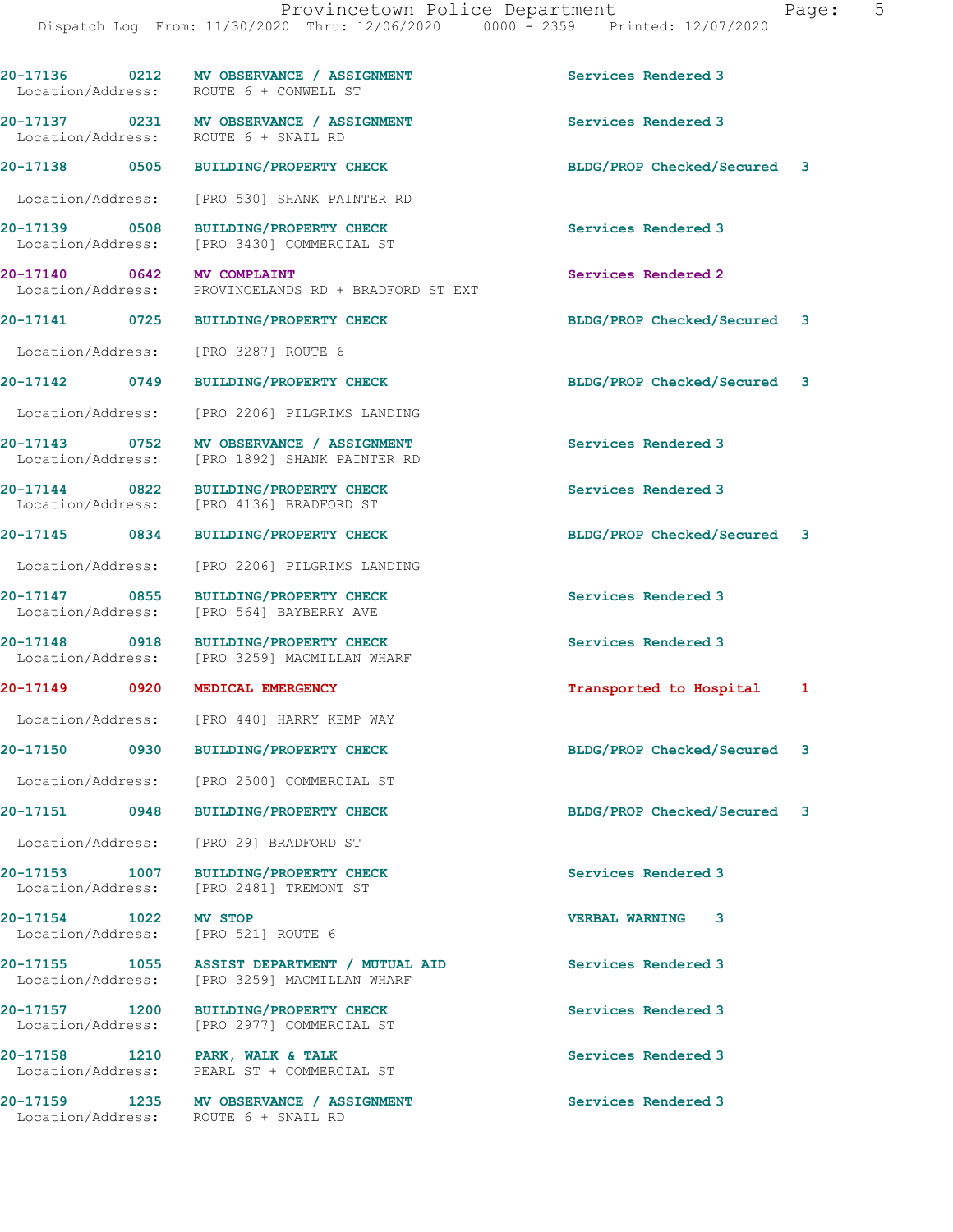**20-17160 1237 MV STOP VERBAL WARNING 3**  Location/Address: ROUTE 6 + SNAIL RD

**20-17161 1305 BIKE - GENERAL Services Rendered 2**  Location/Address: [PRO 3296] SHANK PAINTER RD

**20-17162 1311 BUILDING/PROPERTY CHECK Services Rendered 3**  Location/Address: [PRO 521] ROUTE 6

**20-17163 1505 BUILDING/PROPERTY CHECK BLDG/PROP Checked/Secured 3**

Location/Address: [PRO 569] WINSLOW ST

**20-17164 1556 MV OBSERVANCE / ASSIGNMENT Services Rendered 3**  Location/Address: ROUTE 6 + SNAIL RD

**20-17166 1623 TOYS FOR TOTS PICK-UPS Services Rendered 3**  Location/Address: [PRO 542] SHANK PAINTER RD

20-17167 1631 MV OBSERVANCE / ASSIGNMENT Services Rendered 3 Location/Address: [PRO 106] COMMERCIAL ST

**20-17170 1947 MV OBSERVANCE / ASSIGNMENT Services Rendered 3**  Location/Address: SHANK PAINTER RD + JEROME SMITH RD

**20-17171 2010 BUILDING/PROPERTY CHECK Services Rendered 3**  Location/Address: [PRO 488] MAYFLOWER ST

**20-17172 2016 BUILDING/PROPERTY CHECK Services Rendered 3**  Location/Address: [PRO 60] BRADFORD ST

**20-17173 2055 ALARM - FIRE Extinguished 1**  Location/Address: [PRO 165] COMMERCIAL ST

**20-17174 2115 MEDICAL EMERGENCY Transported to Hospital 1**

Location/Address: [PRO 3670] SHANK PAINTER RD

**20-17175 2145 MV STOP VERBAL WARNING 3**  Location/Address: CONWELL ST + ROUTE 6

**20-17176 2157 MV OBSERVANCE / ASSIGNMENT Services Rendered 3**  Location/Address: ROUTE 6 + CONWELL ST

**20-17178 2315 ALARM - GENERAL False Alarm 1**  Location/Address: [PRO 2010] CARNES LN

20-17179 2339 BUILDING/PROPERTY CHECK Services Rendered 3<br>
Location/Address: [PRO 2977] COMMERCIAL ST [PRO 2977] COMMERCIAL ST

**20-17180 2348 BUILDING/PROPERTY CHECK BLDG/PROP Checked/Secured 3** Location/Address: [PRO 1989] COMMERCIAL ST

**For Date: 12/03/2020 - Thursday**

**20-17182 0002 SUSPICIOUS ACTIVITY SPOKEN TO 2**  Location/Address: [PRO 106] COMMERCIAL ST **20-17183 0025 BUILDING/PROPERTY CHECK BLDG/PROP Checked/Secured 3** Location/Address: [PRO 175] COMMERCIAL ST **20-17184 0030 BUILDING/PROPERTY CHECK BLDG/PROP Checked/Secured 3** Location/Address: [PRO 182] COMMERCIAL ST 20-17185 0104 MV OBSERVANCE / ASSIGNMENT **Services Rendered 3** Location/Address: COMMERCIAL ST + SNAIL RD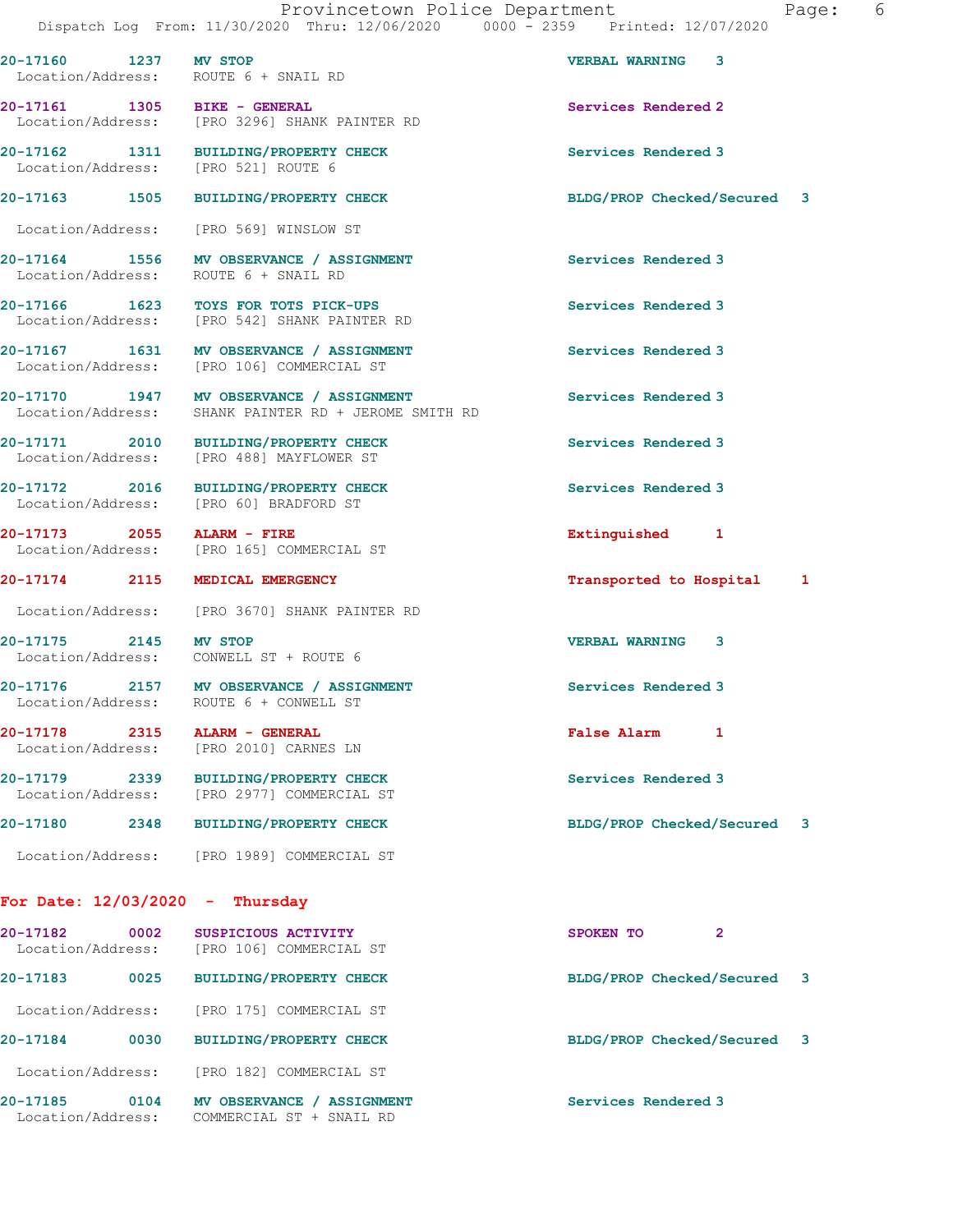|                           | Provincetown Police Department<br>Dispatch Log From: 11/30/2020 Thru: 12/06/2020 0000 - 2359 Printed: 12/07/2020 |                             | $\overline{7}$<br>Page: |
|---------------------------|------------------------------------------------------------------------------------------------------------------|-----------------------------|-------------------------|
|                           | 20-17186 0106 BUILDING/PROPERTY CHECK                                                                            | BLDG/PROP Checked/Secured 3 |                         |
|                           | Location/Address: [PRO 1778] SHANK PAINTER RD                                                                    |                             |                         |
|                           | 20-17187 0201 BUILDING/PROPERTY CHECK<br>Location/Address: [PRO 3430] COMMERCIAL ST                              | Services Rendered 3         |                         |
|                           | 20-17189 0238 MV OBSERVANCE / ASSIGNMENT<br>Location/Address: ROUTE 6 + SNAIL RD                                 | Services Rendered 3         |                         |
|                           | 20-17188 0239 BUILDING/PROPERTY CHECK                                                                            | BLDG/PROP Checked/Secured 3 |                         |
|                           | Location/Address: [PRO 516] RACE POINT RD                                                                        |                             |                         |
|                           | 20-17190 0314 BUILDING/PROPERTY CHECK                                                                            | BLDG/PROP Checked/Secured 3 |                         |
|                           | Location/Address: [PRO 530] SHANK PAINTER RD                                                                     |                             |                         |
|                           | 20-17191 0552 MV OBSERVANCE / ASSIGNMENT                                                                         | No Action Required          | 3                       |
| Location/Address: ROUTE 6 |                                                                                                                  |                             |                         |
|                           | 20-17192 0612 BUILDING/PROPERTY CHECK<br>Location/Address: [PRO 2540] RACE POINT RD                              | Services Rendered 3         |                         |
|                           | 20-17193 0629 MV COMPLAINT<br>Location/Address: [PRO 175] COMMERCIAL ST                                          | <b>GONE ON ARRIVAL 2</b>    |                         |
|                           | 20-17194 0747 ALARM - GENERAL<br>Location/Address: [PRO 965] KIMBERLY LN                                         | False Alarm 1               |                         |
|                           | 20-17195 0759 SCHOOL CROSSING<br>Location/Address: [PRO 569] WINSLOW ST                                          | Services Rendered 3         |                         |
|                           | 20-17197 0918 UNEMPLOYMENT SCAM<br>Location/Address: [PRO 1102] SCHUELER BLVD                                    | Services Rendered 2         |                         |
|                           | 20-17196 0920 MV OBSERVANCE / ASSIGNMENT<br>Location/Address: ROUTE 6 + SNAIL RD                                 | Services Rendered 3         |                         |
|                           | 20-17198 0921 911 - GENERAL<br>Location/Address: [PRO 1574] HARRY KEMP WAY                                       | Services Rendered 1         |                         |
|                           | 20-17200 1028 BUILDING/PROPERTY CHECK                                                                            | BLDG/PROP Checked/Secured 3 |                         |
|                           | Location/Address: [PRO 1780] JOHNSON ST                                                                          |                             |                         |
| 20-17201 1042 MV STOP     | Location/Address: [PRO 106] COMMERCIAL ST                                                                        | <b>VERBAL WARNING 3</b>     |                         |
|                           | 20-17202 1102 MV OBSERVANCE / ASSIGNMENT<br>Location/Address: ROUTE 6 + SHANK PAINTER RD                         | Services Rendered 3         |                         |
| 20-17203 1103 MV STOP     | Location/Address: SNAIL RD + COMMERCIAL ST                                                                       | <b>VERBAL WARNING 3</b>     |                         |
|                           | 20-17204 1133 FOLLOW UP<br>Location/Address: [PRO 542] SHANK PAINTER RD                                          | Services Rendered 2         |                         |
|                           | 20-17205 1209 STRANDED SEA TURTLE                                                                                | Referred to Other Agency    | $\mathbf{2}$            |
|                           | Location/Address: [PRO 2490] PROVINCELANDS RD                                                                    |                             |                         |
|                           | 20-17208 1304 MV OBSERVANCE / ASSIGNMENT<br>Location/Address: [PRO 3440] ROUTE 6                                 | Services Rendered 3         |                         |
| 20-17209 1308 MV STOP     | Location/Address: [PRO 2513] ROUTE 6<br>Refer To Arrest: 20-160-AR                                               | Arrest(s) Made 3            |                         |
|                           |                                                                                                                  |                             |                         |

20-17210 1355 ESCORT / TRANSPORT **1200 Transferred Custody** 3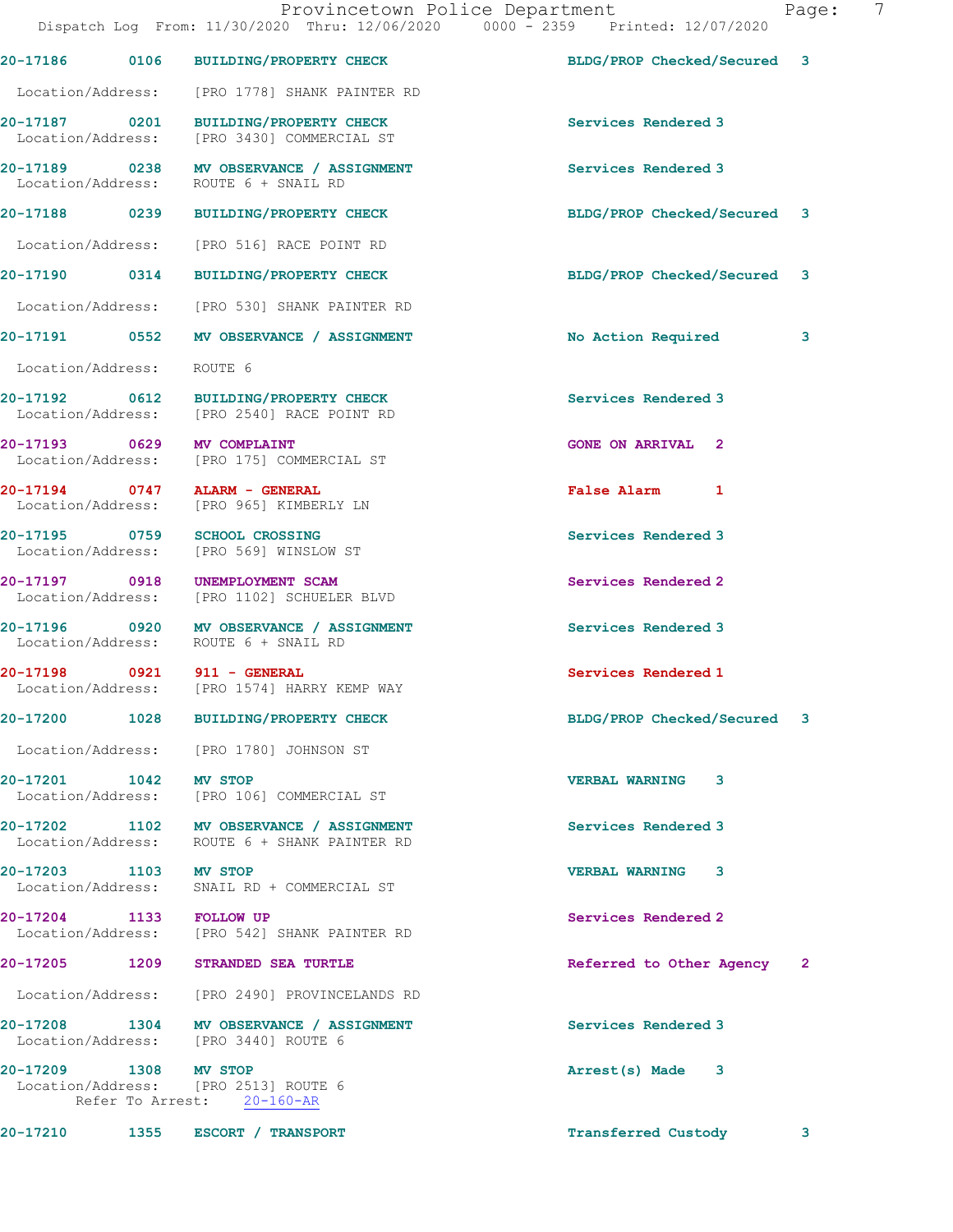Location/Address: [ORL 1] ROCK HARBOR RD Refer To Arrest: 20-160-AR

Location/Address: [PRO 1017] NELSON AVE

**20-17212 1426 HARASSMENT / THREATS Services Rendered 2**  Location/Address: [PRO 214] COMMERCIAL ST

**20-17214 1456 SCHOOL CROSSING Services Rendered 3**  Location/Address: [PRO 569] WINSLOW ST

**20-17215 1534 BUILDING/PROPERTY CHECK Services Rendered 3**  Location/Address: [PRO 2977] COMMERCIAL ST

**20-17216 1554 FOLLOW UP FOLLOW UP 2**  Location/Address: [PRO 545] SHANK PAINTER RD

**20-17217 1702 PARK, WALK & TALK SERVICES Rendered 3 Location/Address:** [PRO 183] COMMERCIAL ST

Location/Address: ROUTE 6 + CONWELL ST

**20-17219 1748 MV STOP VERBAL WARNING 3**  Location/Address: [PRO 2513] ROUTE 6

**20-17220 1840 LARCENY / FORGERY / FRAUD Services Rendered 2**  Location/Address: [PRO 542] SHANK PAINTER RD

Location/Address: [PRO 1638] COMMERCIAL ST

**20-17222 1859 MV OBSERVANCE / ASSIGNMENT Services Rendered 3** 

**20-17224 2114 ASSIST CITIZEN Services Rendered 3**  Location/Address: SHIPS WAY RD

Location/Address: [PRO 58] BRADFORD ST

20-17223 2029 MV OBSERVANCE / ASSIGNMENT **Services Rendered 3 Interval Contains Services Rendered 3** [PRO 537] SHANK PAINTER RD

[PRO 183] COMMERCIAL ST

**20-17225 2138 BUILDING/PROPERTY CHECK Services Rendered 3**  Location/Address: [PRO 2512] JEROME SMITH RD

20-17226 2141 MV OBSERVANCE / ASSIGNMENT Services Rendered 3 Location/Address: ROUTE 6 + SHANK PAINTER RD

**20-17227 2156 BUILDING/PROPERTY CHECK Services Rendered 3**  Location/Address: [PRO 3259] MACMILLAN WHARF

Location/Address: [PRO 1055] PILGRIM HEIGHTS RD

**20-17229 2350 BUILDING/PROPERTY CHECK BLDG/PROP Checked/Secured 3**

Location/Address: [PRO 569] WINSLOW ST

## **For Date: 12/04/2020 - Friday**

| 20-17230<br>Location/Address: | 0018 | MV OBSERVANCE / ASSIGNMENT<br>ROUTE 6 + SNAIL RD             | Services Rendered 3 |
|-------------------------------|------|--------------------------------------------------------------|---------------------|
| 20-17231<br>Location/Address: | 0023 | <b>BUILDING/PROPERTY CHECK</b><br>[PRO 537] SHANK PAINTER RD | Services Rendered 3 |
|                               |      |                                                              |                     |

**20-17211 1410 MV COMPLAINT Services Rendered 2** 

**20-17218 1744 MV OBSERVANCE / ASSIGNMENT Services Rendered 3** 

**20-17221 1848 BUILDING/PROPERTY CHECK BLDG/PROP Checked/Secured 3**

**20-17228 2257 911 - GENERAL No Action Required 3**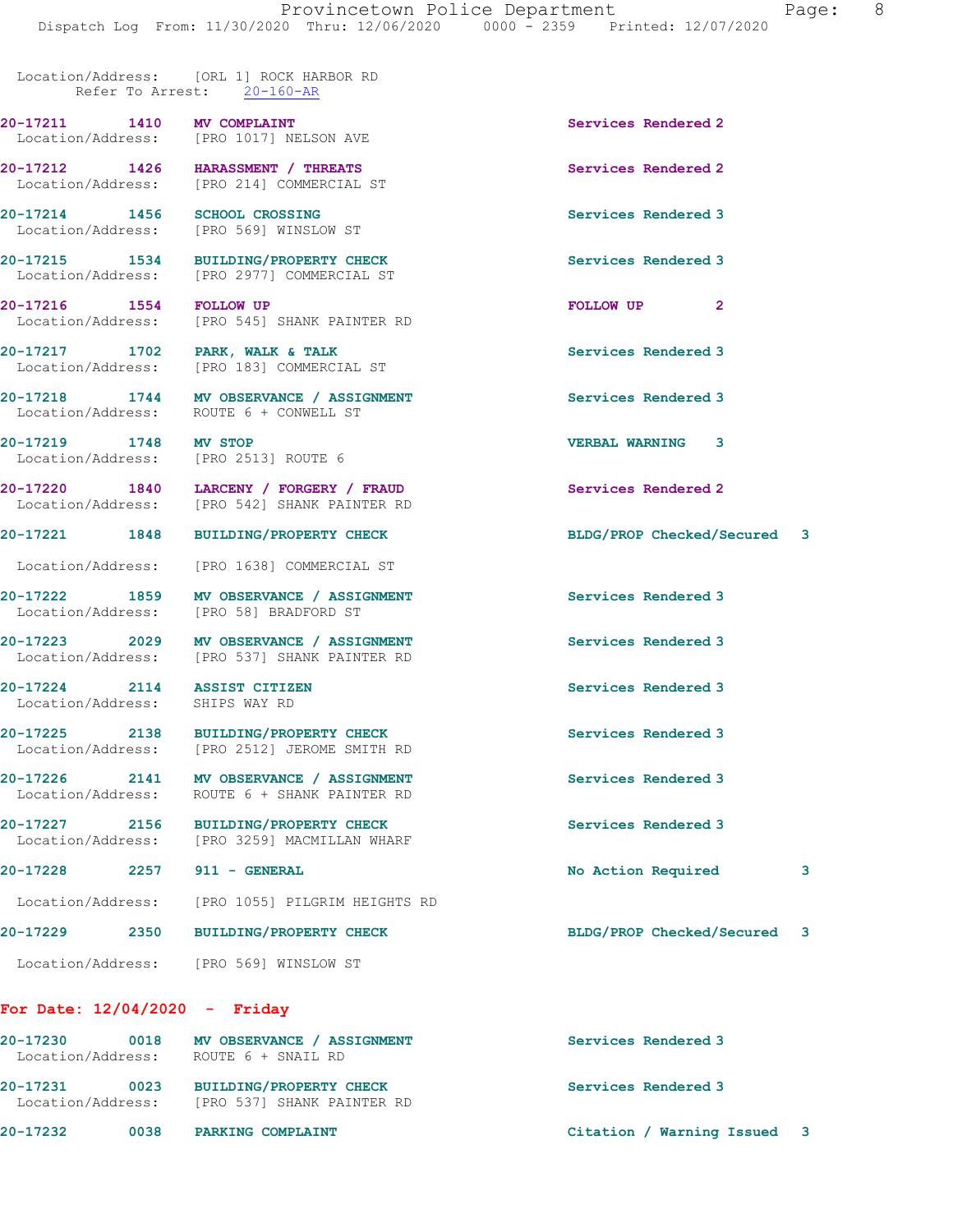Location/Address: [PRO 3259] MACMILLAN WHARF **20-17235 0150 BUILDING/PROPERTY CHECK BLDG/PROP Checked/Secured 3** Location/Address: [PRO 99] COMMERCIAL ST **20-17236 0212 BUILDING/PROPERTY CHECK Services Rendered 3**  Location/Address: [PRO 2540] RACE POINT RD **20-17237 0212 MV OBSERVANCE / ASSIGNMENT Services Rendered 3**  Location/Address: [PRO 3430] COMMERCIAL ST **20-17238 0246 BUILDING/PROPERTY CHECK BLDG/PROP Checked/Secured 3** Location/Address: [PRO 530] SHANK PAINTER RD **20-17239 0351 BUILDING/PROPERTY CHECK Services Rendered 3**  Location/Address: [PRO 4136] BRADFORD ST **20-17240** 0400 BUILDING/PROPERTY CHECK Services Rendered 3<br>
Location/Address: [PRO 285] COMMERCIAL ST [PRO 285] COMMERCIAL ST **20-17241 0451 MV OBSERVANCE / ASSIGNMENT Services Rendered 3**  Location/Address: ROUTE 6 + SNAIL RD **20-17242 0455 TRAFFIC CONTROL Services Rendered 3**  Location/Address: ARCH ST + COMMERCIAL ST **20-17243 0611 BUILDING/PROPERTY CHECK BLDG/PROP Checked/Secured 3** Location/Address: [PRO 517] RACE POINT RD **20-17244 0632 MV OBSERVANCE / ASSIGNMENT Services Rendered 3 Services Rendered 3** SHANK PAINTER RD + BROWNE ST **20-17246 0800 SERVICE CALL - POLICE Services Rendered 3**  Location/Address: [PRO 569] WINSLOW ST **20-17247 0830 BUILDING/PROPERTY CHECK BLDG/PROP Checked/Secured 3**

Location/Address: [PRO 1345] COMMERCIAL ST

Location/Address: [PRO 2481] TREMONT ST

Location/Address: [PRO 2206] PILGRIMS LANDING

**20-17248 0830 BUILDING/PROPERTY CHECK BLDG/PROP Checked/Secured 3**

Location/Address: [PRO 488] MAYFLOWER ST

**20-17249 0835 MV OBSERVANCE / ASSIGNMENT Services Rendered 3**  [PRO 2277] BRADFORD ST

**20-17251 0900 MV OBSERVANCE / ASSIGNMENT Services Rendered 3**  Location/Address: [PRO 2521] ROUTE 6

**20-17250 0902 MV OBSERVANCE / ASSIGNMENT Services Rendered 3**  Location/Address: ROUTE 6 + SNAIL RD

Location/Address: [PRO 3287] ROUTE 6

**20-17253 1031 BUILDING/PROPERTY CHECK Services Rendered 3**  Location/Address: [PRO 3033] COMMERCIAL ST

20-17254 1039 MV OBSERVANCE / ASSIGNMENT **Services Rendered 3** Location/Address: COMMERCIAL ST + SNAIL RD

**20-17233 0046 BUILDING/PROPERTY CHECK Services Rendered 3** 

**20-17234 0132 BUILDING/PROPERTY CHECK Services Rendered 3** 

**20-17252 0926 BUILDING/PROPERTY CHECK BLDG/PROP Checked/Secured 3**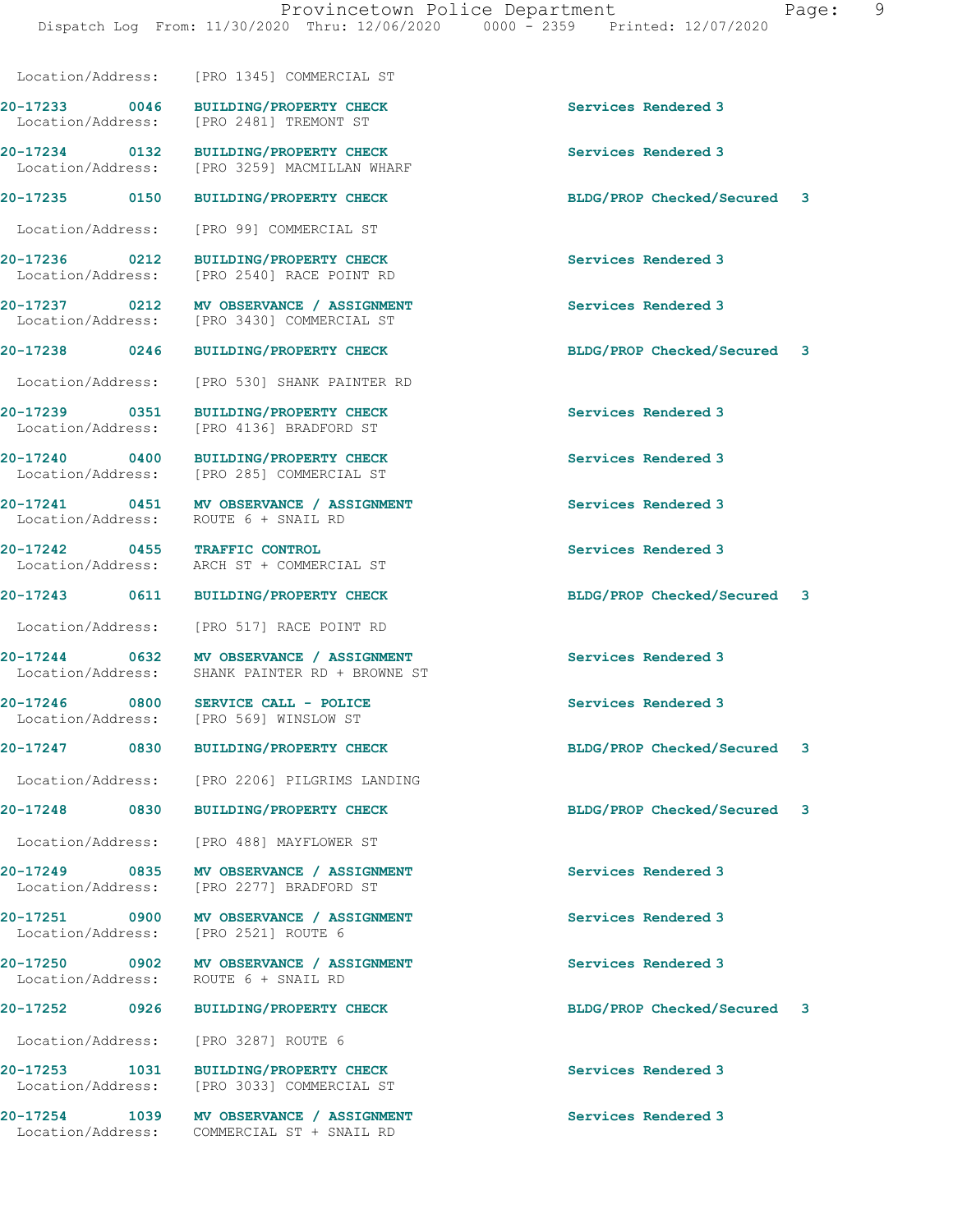| 20-17255 1118 ANIMAL CALL             | Location/Address: [PRO 1184] COMMERCIAL ST                                                 | Services Rendered 2          |  |
|---------------------------------------|--------------------------------------------------------------------------------------------|------------------------------|--|
|                                       | 20-17256 1134 MV OBSERVANCE / ASSIGNMENT                                                   | No Action Required<br>3      |  |
|                                       | Location/Address: [PRO 2977] COMMERCIAL ST                                                 |                              |  |
|                                       | 20-17257 1135 MV OBSERVANCE / ASSIGNMENT                                                   | No Action Required<br>3      |  |
|                                       | Location/Address: [PRO 547] COMMERCIAL ST                                                  |                              |  |
|                                       | 20-17259 1136 PARKING COMPLAINT<br>Location/Address: [PRO 4125] HARBOR HILL RD             | Services Rendered 3          |  |
|                                       | 20-17258 1139 ASSIST DEPARTMENT / MUTUAL AID<br>Location/Address: [PRO 1989] COMMERCIAL ST | Services Rendered 3          |  |
| 20-17260 1150 GENERAL INFO            | Location/Address: [PRO 542] SHANK PAINTER RD                                               | Services Rendered 3          |  |
|                                       | 20-17261 1314 PARK, WALK & TALK<br>Location/Address: [PRO 537] SHANK PAINTER RD            | Services Rendered 3          |  |
| 20-17262 1330 MV STOP                 | Location/Address: BRADFORD ST + PLEASANT ST                                                | VERBAL WARNING 3             |  |
|                                       | 20-17264 1403 ASSIST DEPARTMENT / MUTUAL AID<br>Location/Address: [PRO 2540] RACE POINT RD | Services Rendered 3          |  |
|                                       | 20-17265 1407 BUILDING/PROPERTY CHECK<br>Location/Address: [PRO 2539] RYDER ST EXT         | Services Rendered 3          |  |
|                                       | 20-17263 1411 MV OBSERVANCE / ASSIGNMENT<br>Location/Address: ROUTE 6 + SNAIL RD           | Services Rendered 3          |  |
|                                       | 20-17267 1507 MEDICAL EMERGENCY                                                            | Transported to Hospital<br>1 |  |
|                                       | Location/Address: [PRO 2088] COMMERCIAL ST                                                 |                              |  |
| 20-17271 1515 ASSIST CITIZEN          |                                                                                            | No Action Required<br>3      |  |
|                                       | Location: [EAH] ATLANTIC OAKS, EASTHAM                                                     |                              |  |
| 20-17272 1608                         | <b>MV OBSERVANCE / ASSIGNMENT</b><br>Location/Address: ROUTE 6 + SNAIL RD                  | Services Rendered 3          |  |
| 20-17273<br>1625<br>Location/Address: | MV STOP<br>SNAIL RD                                                                        | 3<br><b>VERBAL WARNING</b>   |  |
| 20-17274 1634 MISSING PERSON          | Location/Address: [PRO 1115] STANDISH ST                                                   | Services Rendered 1          |  |
| Location/Address:                     | 20-17275 1738 PARK, WALK & TALK<br>[PRO 3167] COMMERCIAL ST                                | Services Rendered 3          |  |
|                                       | 20-17276 1831 BUILDING/PROPERTY CHECK                                                      | BLDG/PROP Checked/Secured 3  |  |
|                                       | Location/Address: [PRO 3259] MACMILLAN WHARF                                               |                              |  |
| 20-17277 2012<br>Location/Address:    | <b>BUILDING/PROPERTY CHECK</b><br>[PRO 2840] PRINCE ST                                     | Services Rendered 3          |  |
| 20-17278 2018                         | BUILDING/PROPERTY CHECK                                                                    | BLDG/PROP Checked/Secured 3  |  |
|                                       | Location/Address: [PRO 3430] COMMERCIAL ST                                                 |                              |  |
| 2032<br>20-17279                      | MEDICAL EMERGENCY                                                                          | Transported to Hospital<br>1 |  |
|                                       | Location/Address: [PRO 994] MILLER HILL RD                                                 |                              |  |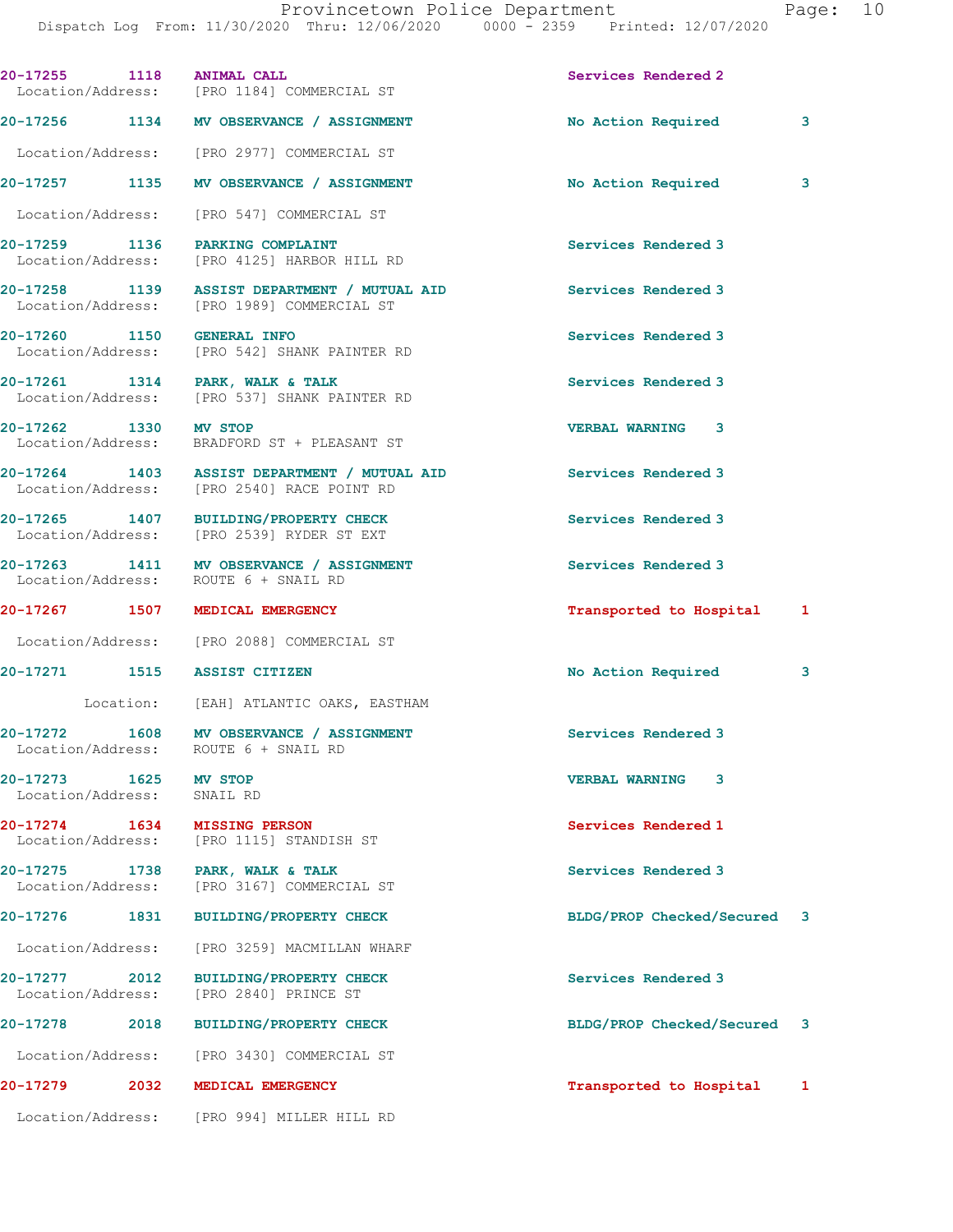**20-17284 2344 BUILDING/PROPERTY CHECK BLDG/PROP Checked/Secured 3** Location/Address: [PRO 444] HIGH POLE HILL

**20-17285 2359 BUILDING/PROPERTY CHECK Services Rendered 3**  Location/Address: [PRO 3259] MACMILLAN WHARF

## **For Date: 12/05/2020 - Saturday**

| 20-17286<br>Location/Address: | 0006 | MV OBSERVANCE / ASSIGNMENT<br>[PRO 94] BRADFORD ST | Services Rendered 3                                            |  |
|-------------------------------|------|----------------------------------------------------|----------------------------------------------------------------|--|
| 20-17287<br>Location/Address: | 0039 | MV OBSERVANCE / ASSIGNMENT<br>CONWELL ST + ROUTE 6 | Services Rendered 3                                            |  |
| 20-17288                      | 0057 | <b>BUILDING/PROPERTY CHECK</b>                     | $\overline{\phantom{a}}$ 3<br><b>BLDG/PROP Checked/Secured</b> |  |

Location/Address: [PRO 440] HARRY KEMP WAY

20-17289 0104 MV OBSERVANCE / ASSIGNMENT **Services Rendered 3 Internal Services Rendered 3 Internal Services** Rendered 3 [PRO 595] BRADFORD ST

**20-17290 0123 BUILDING/PROPERTY CHECK BLDG/PROP Checked/Secured 3**

Location/Address: [PRO 2206] PILGRIMS LANDING

**20-17291 0123 BUILDING/PROPERTY CHECK Services Rendered 3 Internal Services Rendered 3** [PRO 2540] RACE POINT RD

**20-17292 0159 BUILDING/PROPERTY CHECK BLDG/PROP Checked/Secured 3**

Location/Address: [PRO 1989] COMMERCIAL ST

Location/Address: [PRO 3296] SHANK PAINTER RD

**20-17294 0235 MV OBSERVANCE / ASSIGNMENT Services Rendered 3**  Location/Address: PRINCE ST + BRADFORD ST

Location/Address: [PRO 516] RACE POINT RD

**20-17298 0521 MV OBSERVANCE / ASSIGNMENT Services Rendered 3** 

Location/Address: [PRO 447] JEROME SMITH RD

Location/Address: [PRO 1886] BRADFORD ST

Location/Address:

**20-17299 0538 MV OBSERVANCE / ASSIGNMENT Services Rendered 3**  Location/Address: [PRO 3430] COMMERCIAL ST

**20-17293 0228 BUILDING/PROPERTY CHECK BLDG/PROP Checked/Secured 3**

**20-17295 0301 BUILDING/PROPERTY CHECK BLDG/PROP Checked/Secured 3**

**20-17296 0526 BUILDING/PROPERTY CHECK BLDG/PROP Checked/Secured 3**

**20-17297 0531 BUILDING/PROPERTY CHECK BLDG/PROP Checked/Secured 3**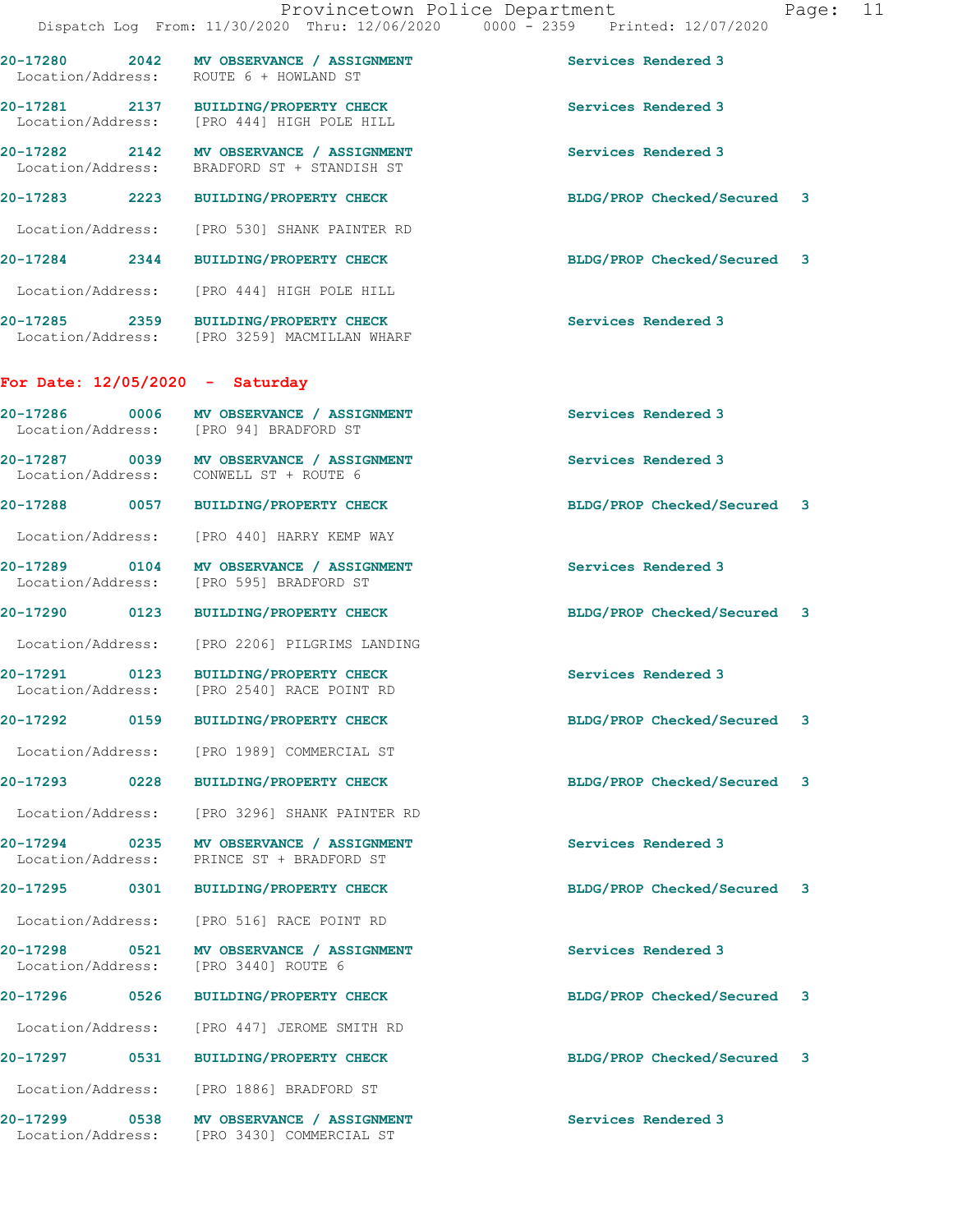Provincetown Police Department Fage: 12 Dispatch Log From: 11/30/2020 Thru: 12/06/2020 0000 - 2359 Printed: 12/07/2020 **20-17300 0542 MV OBSERVANCE / ASSIGNMENT Services Rendered 3**  Location/Address: JEROME SMITH RD + SHANK PAINTER RD **20-17301 0715 MV OBSERVANCE / ASSIGNMENT Services Rendered 3**  Location/Address: ROUTE 6 + SNAIL RD **20-17302 0735 MV STOP No Action Required 3** Location/Address: SNAIL RD + ROUTE 6 **20-17303 0807 MV OBSERVANCE / ASSIGNMENT Services Rendered 3**  Location/Address: BRADFORD ST + RYDER ST **20-17305 0842 MEDICAL EMERGENCY Transported to Hospital 1** Location/Address: [PRO 595] BRADFORD ST **20-17306 1016 BUILDING/PROPERTY CHECK Services Rendered 3**  Location/Address: [PRO 3430] COMMERCIAL ST **20-17307 1016 HAZARDS Referred to Other Agency 2** Location/Address: [PRO 3096] COMMERCIAL ST **20-17308 1034 LOST PROPERTY Services Rendered 3**  Location/Address: [PRO 542] SHANK PAINTER RD **20-17309 1042 BUILDING/PROPERTY CHECK Services Rendered 3**  Location/Address: [PRO 2483] COMMERCIAL ST 20-17310 1208 MV OBSERVANCE / ASSIGNMENT **Services Rendered 3**  Location/Address: [PRO 4136] BRADFORD ST **20-17311 1227 MV OBSERVANCE / ASSIGNMENT Services Rendered 3**  Location/Address: ROUTE 6 + SNAIL RD **20-17312 1230 BUILDING/PROPERTY CHECK Services Rendered 3**  Location/Address: [PRO 94] BRADFORD ST **20-17313 1253 BUILDING/PROPERTY CHECK Services Rendered 3**  Location/Address: [PRO 3259] MACMILLAN WHARF **20-17314 1313 MV DISABLED Services Rendered 2**  Location/Address: BRADFORD ST **20-17315 1340 MV OBSERVANCE / ASSIGNMENT No Action Required 3** Location/Address: [PRO 3431] COMMERCIAL ST **20-17316 1405 BUILDING/PROPERTY CHECK Services Rendered 3**  Location/Address: [PRO 2512] JEROME SMITH RD **20-17317 1405 MV DISABLED Services Rendered 2 Services Rendered 2 Services Rendered 2** [PRO 32] BRADFORD ST **20-17318 1415 HAZARDS Removed Hazard 2**  Location/Address: [PRO 781] CAPTAIN BERTIES WAY **20-17320 1437 HAZARDS No Action Required 2** Location/Address: HOWLAND ST **20-17321 1452 HAZARDS No Action Required 2** Location/Address: BRADFORD ST + RYDER ST

Location/Address: [PRO 542] SHANK PAINTER RD

**20-17322 1524 HAZARDS No Action Required 2**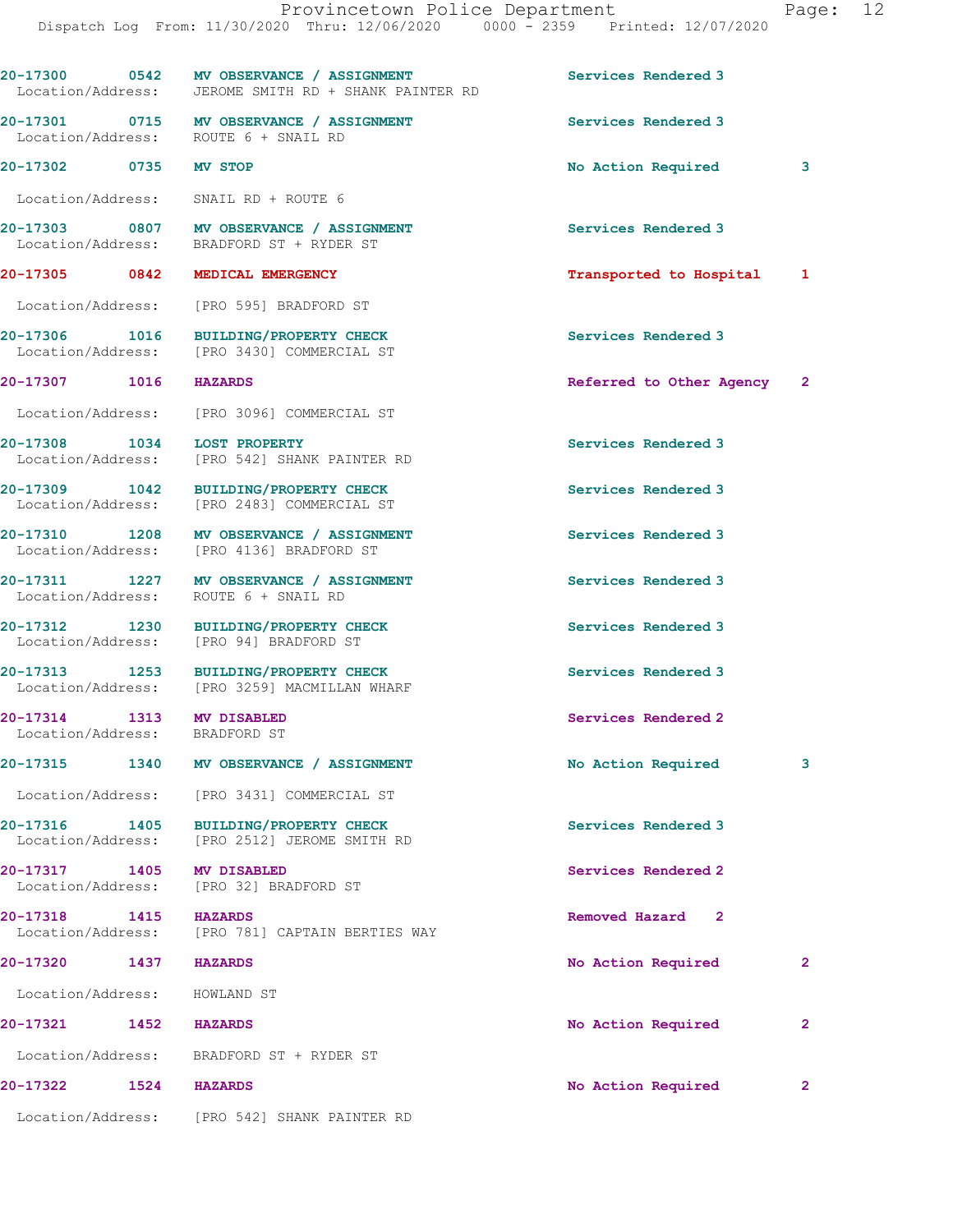|                                            |      | 20-17324 1557 ASSIST CITIZEN<br>Location/Address: [PRO 754] BRADFORD ST                            | Services Rendered 3           |   |
|--------------------------------------------|------|----------------------------------------------------------------------------------------------------|-------------------------------|---|
|                                            |      | 20-17325 1646 MV OBSERVANCE / ASSIGNMENT                                                           | No Action Required            | 3 |
|                                            |      | Location/Address: BRADFORD ST EXT + W VINE ST                                                      |                               |   |
| 20-17327 1715                              |      | <b>GENERAL INFO</b>                                                                                | No Action Required            | 3 |
|                                            |      | Location/Address: [PRO 542] SHANK PAINTER RD                                                       |                               |   |
| 20-17326 1716                              |      | FIRE - BRUSH                                                                                       | No Action Required            | 1 |
| Location/Address:                          |      | [PRO 521] ROUTE 6                                                                                  |                               |   |
| 20-17328 1743 HAZARDS                      |      | Location/Address: [PRO 3504] COMMERCIAL ST                                                         | Services Rendered 2           |   |
|                                            |      | 20-17329 1757 ALARM - GENERAL                                                                      | BLDG/PROP Checked/Secured 1   |   |
|                                            |      | Location/Address: [PRO 1974] BRADFORD ST                                                           |                               |   |
| 20-17330 1802<br>Location/Address:         |      | MEDICAL EMERGENCY<br>[PRO 3222] ALDEN ST                                                           | PATIENT REFUSAL 1             |   |
| 20-17331 1803 HAZARDS<br>Location/Address: |      | [PRO 525] COMMERCIAL ST                                                                            | Services Rendered 2           |   |
| 20-17332 2001<br>Location/Address:         |      | <b>MV COLLISION</b><br>[PRO 4019] HARBOR HILL RD                                                   | Services Rendered 1           |   |
| 20-17333 2117                              |      | <b>BUILDING/PROPERTY CHECK</b>                                                                     | BLDG/PROP Checked/Secured 3   |   |
|                                            |      | Location/Address: [PRO 539] SHANK PAINTER RD                                                       |                               |   |
| 20-17334 2123<br>$\mathbf{1}$              |      | ALARM - GENERAL                                                                                    | False Alarm Weather (No Bill) |   |
|                                            |      | Location/Address: [PRO 3863] BRADFORD ST EXT                                                       |                               |   |
| 20-17335 2130<br>Location/Address:         |      | <b>BUILDING/PROPERTY CHECK</b><br>[PRO 4041] BRADFORD ST                                           | Services Rendered 3           |   |
|                                            |      | 20-17336 2313 BUILDING/PROPERTY CHECK<br>Location/Address: [PRO 3259] MACMILLAN WHARF              | Services Rendered 3           |   |
| 20-17337                                   | 2355 | <b>BUILDING/PROPERTY CHECK</b>                                                                     | BLDG/PROP Checked/Secured 3   |   |
|                                            |      | Location/Address: [PRO 1952] COMMERCIAL ST                                                         |                               |   |
| For Date: $12/06/2020 -$ Sunday            |      |                                                                                                    |                               |   |
|                                            |      | 20-17338 0015 MV OBSERVANCE / ASSIGNMENT<br>Location/Address: HOWLAND ST + BRADFORD ST             | Services Rendered 3           |   |
|                                            |      | 20-17339 0036 BUILDING/PROPERTY CHECK                                                              | BLDG/PROP Checked/Secured 3   |   |
|                                            |      | Location/Address: [PRO 2206] PILGRIMS LANDING                                                      |                               |   |
|                                            |      | 20-17340 0101 BUILDING/PROPERTY CHECK<br>Location/Address: [PRO 2540] RACE POINT RD                | Services Rendered 3           |   |
|                                            |      | 20-17341 0107 MV OBSERVANCE / ASSIGNMENT<br>Location/Address: CONWELL ST + ROUTE 6                 | Services Rendered 3           |   |
|                                            |      | 20-17342 0117 MV OBSERVANCE / ASSIGNMENT<br>Location/Address: PILGRIM HEIGHTS RD + BRADFORD ST EXT | Services Rendered 3           |   |
| 20-17343 0118 911 - GENERAL                |      | Location/Address: [PRO 3167] COMMERCIAL ST                                                         | SPOKEN TO<br>$\mathbf{1}$     |   |
|                                            |      |                                                                                                    |                               |   |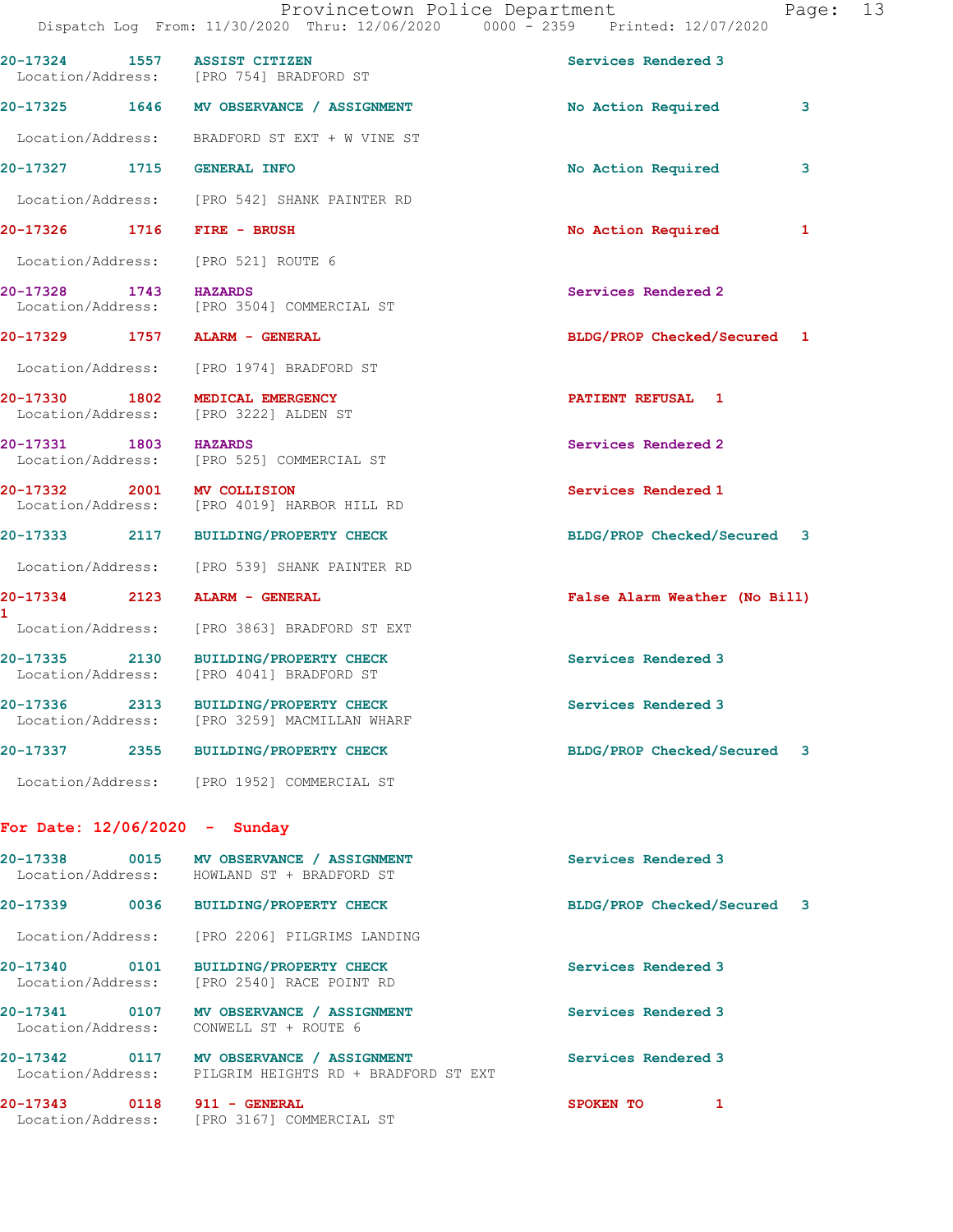**20-17344 0201 BUILDING/PROPERTY CHECK Services Rendered 3**  Location/Address: [PRO 530] SHANK PAINTER RD **20-17345 0216 BUILDING/PROPERTY CHECK BLDG/PROP Checked/Secured 3** Location/Address: [PRO 3296] SHANK PAINTER RD **20-17346 0229 MV OBSERVANCE / ASSIGNMENT Services Rendered 3**  Location/Address: ROUTE 6 + SNAIL RD **20-17347 0536 BUILDING/PROPERTY CHECK BLDG/PROP Checked/Secured 3** Location/Address: [PRO 444] HIGH POLE HILL **20-17348 0549 BUILDING/PROPERTY CHECK BLDG/PROP Checked/Secured 3** Location/Address: [PRO 3430] COMMERCIAL ST **20-17349 0734 MV OBSERVANCE / ASSIGNMENT Services Rendered 3**  Location/Address: [PRO 106] COMMERCIAL ST **20-17350 0741 HAZARDS Services Rendered 2**<br>
Location/Address: [PRO 525] COMMERCIAL ST [PRO 525] COMMERCIAL ST 20-17351 0843 BUILDING/PROPERTY CHECK Services Rendered 3<br>
Location/Address: [PRO 3259] MACMILLAN WHARF [PRO 3259] MACMILLAN WHARF 20-17352 0855 BUILDING/PROPERTY CHECK Services Rendered 3<br>
Location/Address: [PRO 2481] TREMONT ST Location/Address: **20-17353 0903 BUILDING/PROPERTY CHECK Services Rendered 3**  Location/Address: [PRO 564] BAYBERRY AVE **20-17354 0943 BUILDING/PROPERTY CHECK Services Rendered 3**  Location/Address: [PRO 94] BRADFORD ST **20-17355 0952 GENERAL INFO Services Rendered 3**  [PRO 2977] COMMERCIAL ST **20-17356 0955 MV STOP No Action Required 3** Location/Address: [PRO 2470] BREWSTER ST 20-17357 1008 BUILDING/PROPERTY CHECK Services Rendered 3<br>
Location/Address: [PRO 2977] COMMERCIAL ST [PRO 2977] COMMERCIAL ST **20-17358 1038 ASSIST DEPARTMENT / MUTUAL AID Services Rendered 3**  Location/Address: [TRU] SHORE RD

20-17359 1126 MV OBSERVANCE / ASSIGNMENT **Services Rendered 3 1126 MV OBSERVANCE / ASSIGNMENT** Services Rendered 3 [PRO 3611] CAPTAIN BERTIES WAY

**20-17360 1130 MEDICAL EMERGENCY Services Rendered 1**  Location/Address: [PRO 542] SHANK PAINTER RD

**20-17361 1158 BUILDING/PROPERTY CHECK Services Rendered 3**<br>
Location/Address: [PRO 2499] RACE POINT RD [PRO 2499] RACE POINT RD

**20-17362 1211 BUILDING/PROPERTY CHECK Services Rendered 3**  Location/Address: [PRO 2490] PROVINCELANDS RD

20-17363 1220 ASSIST DEPARTMENT / MUTUAL AID **Services Rendered 3** Location/Address: [PRO 292] COMMERCIAL ST

Location/Address: ROUTE 6 + SNAIL RD

**20-17366 1403 TRAFFIC CONTROL Services Rendered 3**  Location/Address: [PRO 175] COMMERCIAL ST

**20-17367 1523 LARCENY / FORGERY / FRAUD FOLLOW UP 3** 

**20-17364 1321 MV STOP VERBAL WARNING 3**